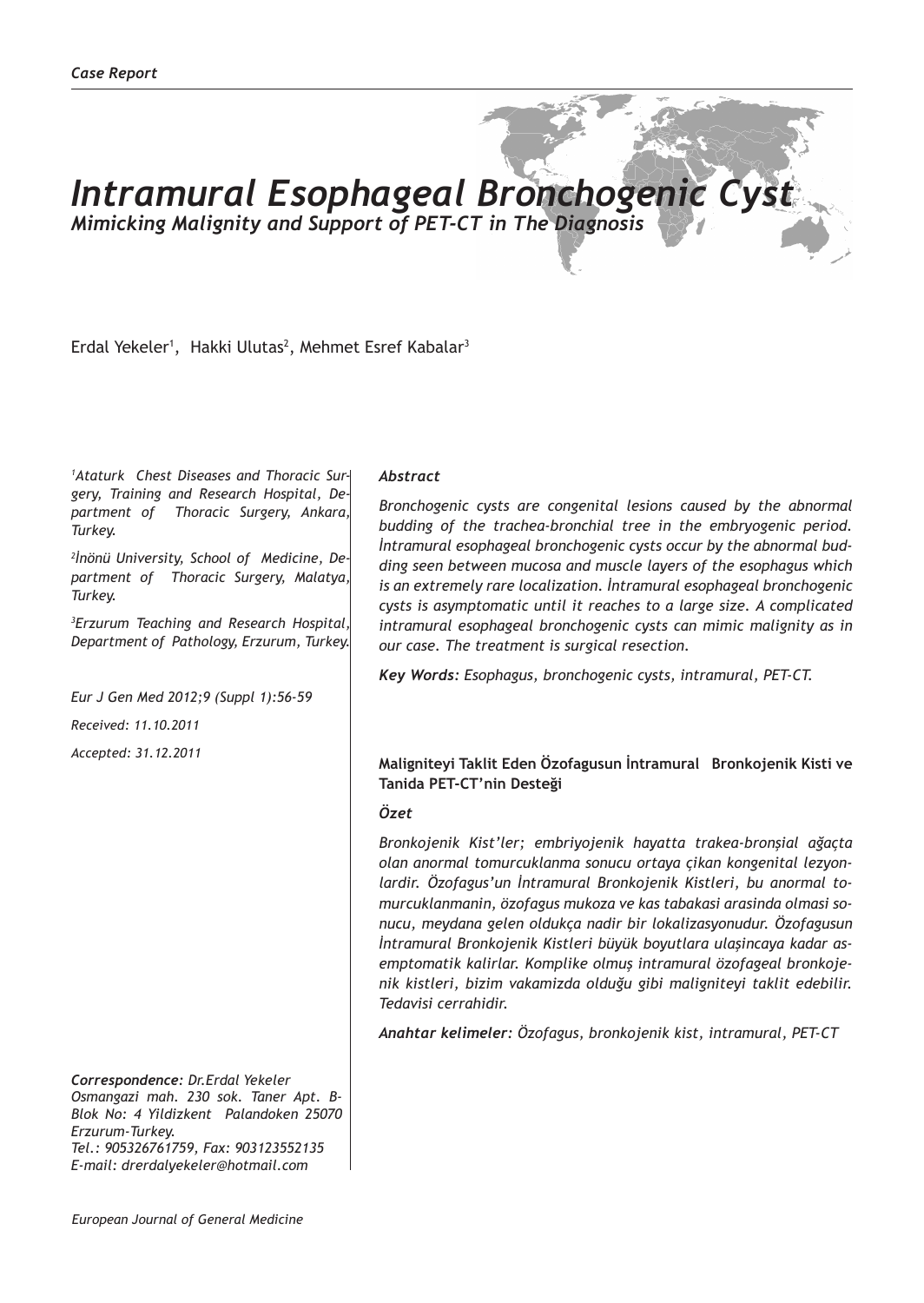#### **INTRODUCTION**

Bronchogenic Cysts (BC) are congenital lesions resulting from the abnormal development of the foregut and tracheobronchial tree. Tracheobronchial tree develops from the ventral part of the foregut, and these cysts occur as a result of the abnormal budding of tracheobronchial tree (1). BC are generally mediastinal and intraparenchymal localized, but they may be seen anywhere with development of abnormal budding of tracheobronchial tree during the fetal development. One of the extremely rare localization of BC is between the mucosa and muscle layer of the esophagus which is called the intramural esophageal bronchogenic cyst (IEBC) (1,2). IEBC don't present symptoms, unless they reach to a large size. İt is not recognized on the chest X-ray radiographies, unless they reach a large size since the trace of the esophagus is behind the heart. İn this article, we present a case of the İEBC in our region in which esophagus carcinoma is endemic, which was radiologically mimicking malignity and has been only few published reports in the English literature and the facilitating support of PET-CT in this case.

# **CASE**

On the endoscopy performed on a 32-years-old female patient due to her dyspeptic complaints, external compression findings were defined at 34 cm of the esophagus. On the endoscopic evaluation, mucosa was seen to be intact in this localization. Chest X-ray graphy was normal and a mass lesion image which is 3,4x2,9x3,1 cm in diameter was monitored at the 1/3 distal of the esophagus (Figure-1a). We routinely use PET-CT for preoperative evaluation of the esophagus malignity in our region in which esophagus carcinoma is endemic. İn this case also on PET-CT evaluation carried out to rule out the malignity, lesion was seen not to involve FDG (Figure-1b). With these findings, surgery was planned in the case accepted as the esophagus benign lesion, the lesion was reached with a right postero-lateral thoracotomy and when esophageal longitudinal muscle plane was passed, the lesion was seen to be an intramural localization cystic lesion localized between the mucosa and muscle layers of the esophagus. When the cyst wall was opened, a yellowish and mucoid fluid was aspirated from it (Figure-2a). The cyst was not associated with the esophagus lumen (Figure-2b). The cystic wall was completely dissected from the esophageal mucosa and resected (Figure-2b,c). On histopathologic evaluation, it was reported as a bronchogenic cyst which respiratory type pseudostratified columnar epithelium and cartilage are apparent (Figure-2d).

#### **DISCUSSION**

Laryngotracheal groove occurs in the embryogenic foregut in the end of the gestational 3rd week. Esophagus develops from the dorsal part of the foregut, while the respiratory system develops from its ventral part. Left and right lungs occur budding from the elongated trachea the end of the 4th week (3,4). Fetal esophagus and trachea are initially laid with ciliated epithelium, and the ciliated epithelium is replaced with squamous epithelium the gestational 17th week. BC are a development caused by the tracheobronchial budding in an abnormal localization in fetal, infant and until adulthood periods (1,3,4). These are often around the trachea-bronchial tree and mediastinal localized unilocular lesions. They are intrathoracically localized close to main bronchi, trachea, esophagus and pericardium. Furthermore, subdiaphragmatic, intrapericardial, intracardiac, cervical and subcutaneous localized bronchogenic cysts have been reported (1,4,6). One of the very rarely seen localization is intramural esophagus (2,7,10). On histopathological evaluation of BC, the definitive diagnosis is established by the inner wall laid with columnar epithelium and presence of cartilage tissue. İnside the cyst is filled with mucoid material (1,2,4).

The most common symptoms in İEBC are dysphagia and chest pain, although different symptoms may occur according to the size of the cyst, the mediastinal organs compressed by the cyst and whether it is complicated. Dysphagia occurs only if the esophageal lumen is appreciably compressed by the cyst. Myocardial infarction may occur due to coronary artery compression, dyspnoea by respiratory compression and atelectasis by bronchial compression. While many of the cases may be asymptomatic, dyspepsia and heart burn may present related to the gastrointestinal system. İn some cases, oral malodour and hematemesis may rarely occur following the spontaneous rupture of İEBC into the esophagus lumen. The cyst may be complicated, infected and bleeding into the cyst and ulceration in the cystic mucosa may be seen, this cases are symptomatic (1,5,7).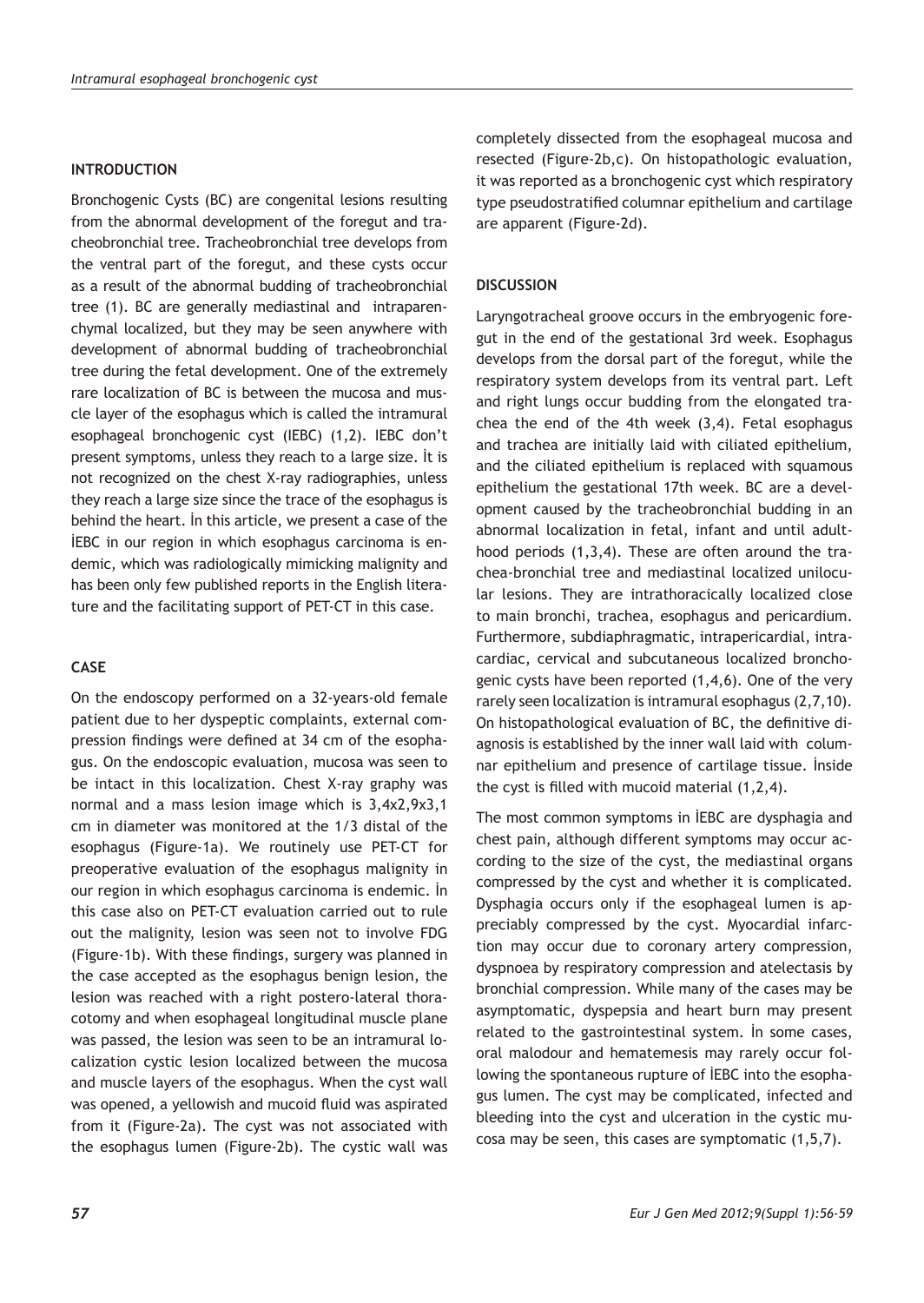

*Figure 1. a) Image of the lesion mimicking malignity is monitored on the distal of Thorax CT of the case, b) Positive FDG involvement was not found on the PET-CT scans at the same level. Figure 2. a) When the cystic wall was intraoperative-*

Unless they reach a large size, IEBC cannot be seen on chest X-ray. İf the cysts reach a large size, they are seen as smooth contoured mass lesions in the mediastinum. Because content of the cyst is mostly infected, IEBC are smooth contoured and a high density on CT. So they mimic soft-tissue mass with this form (4,6). MRİ and multislice CT reveal multiplanar imaging about the lesion. Air-fluid level can be seen if the mediastinal and intraparenchymal bronchogenic cysts are associated with trachea-bronchial tree; however, this is a very rare finding for İEBC, and these radiological findings can be encountered only in case of the rupture of the BC into the esophagus (6). There are some findings on the endoscopy in which the mucosa is intact and include external compression on the esophagus. Endoscopic ultrasonography gives an idea about whether the lesion is cystic or solid. The definitive diagnosis is histopathologically established after the lesion is surgically removed. However, EUS-guided fine needle-aspiration or biopsy was emphasized in many studies to obtain a preoperative diagnosis (1,2,4,6). Nevertheless, we think like Annema et al. this method should be avoided because of the risk for mediastinitis occurrence (7).

PET-CT has been demonstrated to be effective in showing the primary tumour in esophageal malignity. It has proven to be an effective guiding preoperative examination for staging, detection of the distant metastases and selection of the operation candidates in the esophageal malignity. It is more sensitive in detection of the distant metastatic lymph nodes rather than proximal ones.



*ly opened, yellowish mucoid fluid is seen discharging from it. b) After the boundaries of the cystic wall were demonstrated, it was seen not to be associated with esophagus mucosa, c) Post-operatively aspirated mucoid fluid and resected cyst wall, d) On the histopathological evaluation, it was reported as the bronchogenic cyst which respiratory type pseudostratified columnar epithelium and cartilage are apparent (H & E X100).*

It is more sensitive specially in benign-malignant differentiation of the tumours larger than 1 cm as in our case (8). In our case, negative involvement was seen on PET-CT evaluation. The most common complications encountered in IEBC are infection, ulceration, intracystic bleeding and intraesohageal rupture. Although rarely, fistulisation into respiratory system and malignant degeneration may be seen (1,5,9). In addition, cardiac compression, atelectasia and vena cava superior syndrome are rare conditions emerging after the cyst reaches to a large size (1,2).

Treatment of the IEBC is surgery. The cystotomy and resection of the cystic wall is a general approach applied in the BC surgery via thoracotomy or thoracoscopy. But surgeon have to preserve the esophageal mucosa in this procedure (1,4,9). Endoscopic trans-esophageal needle aspiration and endoscopic mucosal resection are among the reported successful methods for IEBC (1,10). In addition, esophagectomy is one of the treatment options in the suspected malignity and cyst have occurred damages as not to allow primary repair in the esophageal mucosa (4,9).